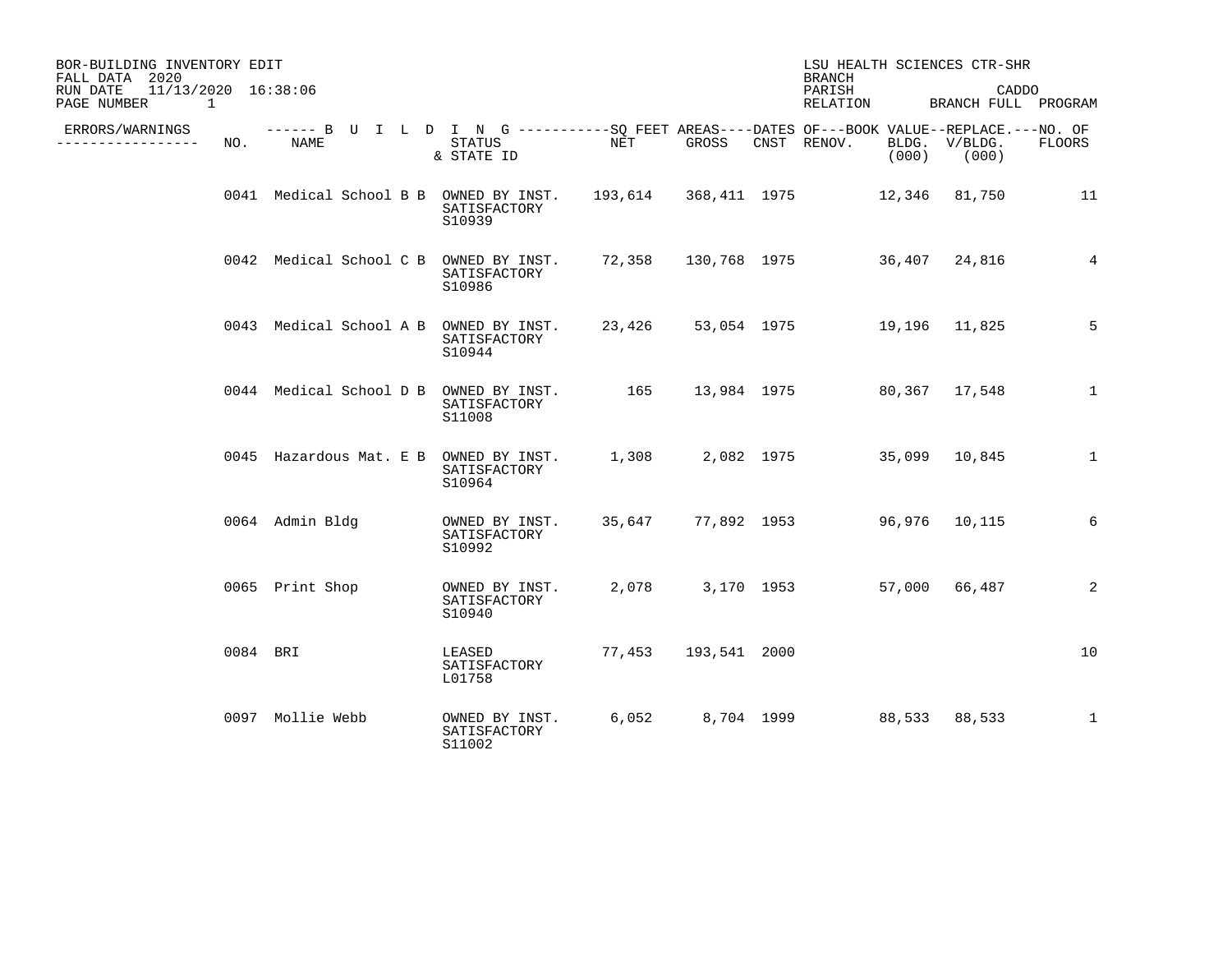| BOR-BUILDING INVENTORY EDIT<br>FALL DATA 2020<br>11/13/2020 16:38:06<br>RUN DATE<br>2 |          |                                                                                                            |                                          |        |             | <b>BRANCH</b><br>PARISH | LSU HEALTH SCIENCES CTR-SHR<br>CADDO<br>BRANCH FULL PROGRAM |                |                  |                 |
|---------------------------------------------------------------------------------------|----------|------------------------------------------------------------------------------------------------------------|------------------------------------------|--------|-------------|-------------------------|-------------------------------------------------------------|----------------|------------------|-----------------|
| PAGE NUMBER<br>ERRORS/WARNINGS<br>----------                                          | NO.      | ------ B U I L D I N G -----------SQ FEET AREAS----DATES OF---BOOK VALUE--REPLACE.---NO. OF<br><b>NAME</b> | <b>STATUS</b><br>& STATE ID              | NET    | GROSS       |                         | RELATION<br>CNST RENOV.                                     | BLDG.<br>(000) | V/BLDG.<br>(000) | <b>FLOORS</b>   |
|                                                                                       |          | 0098 Student Union                                                                                         | OWNED BY INST.<br>SATISFACTORY<br>S11513 | 1,652  |             | 3,993 1940              |                                                             | 52,000         | 52,000           | 1               |
|                                                                                       |          | 0107 Lee Dry Goods                                                                                         | OWNED BY INST.<br>SATISFACTORY<br>S12685 | 55,392 | 60,160 1992 |                         |                                                             |                |                  | $\mathbf{1}$    |
|                                                                                       |          | 0119 FWCC                                                                                                  | OWNED BY INST.<br>SATISFACTORY<br>S13673 | 7,783  |             |                         | 75,028 2004 13,894 16,274                                   |                |                  | $4\overline{ }$ |
|                                                                                       |          | 0121 Stonewall Facility OWNED BY INST.                                                                     | SATISFACTORY<br>S13220                   | 4,920  |             |                         | 7,985 1999                                                  | 56,511         | 56,511           | $\mathbf{1}$    |
|                                                                                       | 0126 WIC |                                                                                                            | OWNED BY INST.<br>SATISFACTORY<br>S28791 | 1,726  |             | 2,415 2002              |                                                             |                | 78,174 41,092    | $\mathbf{1}$    |
|                                                                                       |          | 0127 Poison Control                                                                                        | OWNED BY INST.<br>SATISFACTORY<br>S28800 | 3,774  |             |                         | 5,133 2002 16,615 72,812                                    |                |                  | $\mathbf{1}$    |
|                                                                                       |          | 0129 Chevyland Bldg 1                                                                                      | OWNED BY INST.<br>OBSOLETE<br>S28792     | 1,157  |             | 1,280 1985              |                                                             |                | 7,347 92,733     | $\mathbf{1}$    |
|                                                                                       |          | 0130 Chevyland Bldg 2                                                                                      | OWNED BY INST.<br>SATISFACTORY<br>S28793 | 7,363  |             | 8,870 1965              |                                                             | 50,914         | 98,359           | $\mathbf{1}$    |
|                                                                                       |          | 0131 Chevyland Bldg 3                                                                                      | OWNED BY INST.<br>SATISFACTORY<br>S28794 | 572    |             | 700 1965                |                                                             |                | 4,018 16,124     | $\mathbf{1}$    |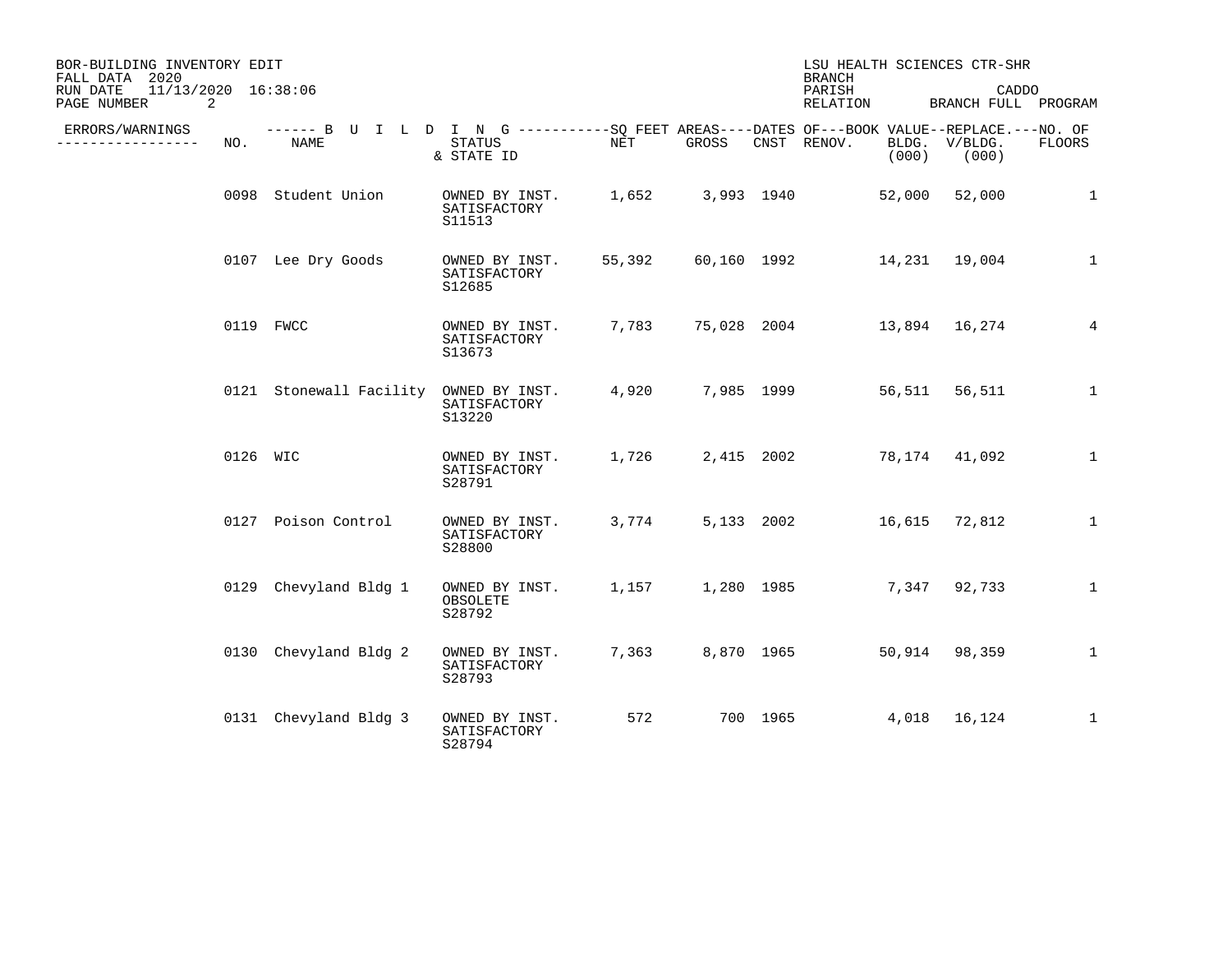| BOR-BUILDING INVENTORY EDIT<br>FALL DATA<br>2020    |                                                                                                     |                                          |        |                           | <b>BRANCH</b>            |                | LSU HEALTH SCIENCES CTR-SHR  |              |
|-----------------------------------------------------|-----------------------------------------------------------------------------------------------------|------------------------------------------|--------|---------------------------|--------------------------|----------------|------------------------------|--------------|
| 11/13/2020 16:38:06<br>RUN DATE<br>3<br>PAGE NUMBER |                                                                                                     |                                          |        |                           | PARISH<br>RELATION       |                | CADDO<br>BRANCH FULL PROGRAM |              |
| ERRORS/WARNINGS<br>--------<br>NO.                  | ------ B U I L D I N G -----------SQ FEET AREAS----DATES OF---BOOK VALUE--REPLACE.---NO. OF<br>NAME | STATUS<br>& STATE ID                     | NET    | GROSS                     | CNST RENOV.              | BLDG.<br>(000) | V/BLDG.<br>(000)             | FLOORS       |
| 0132                                                | Chevyland Bldg 5                                                                                    | LEASED 14,902<br>SATISFACTORY<br>L02948  |        | 16,542 1965 94,951 88,281 |                          |                |                              | $\mathbf{1}$ |
|                                                     | 0133 Chevyland Bldg 6                                                                               | OWNED BY INST.<br>SATISFACTORY<br>S28797 | 4,894  |                           | 5,250 1975 30,130 19,587 |                |                              | $\mathbf{1}$ |
|                                                     | 0134 Chevyland Bldg 7                                                                               | OWNED BY INST.<br>SATISFACTORY<br>S28798 | 2,188  |                           | 2,376 1975 13,638 14,971 |                |                              | 1            |
| 0140                                                | Chevyland Bldg 8                                                                                    | OWNED BY INST.<br>SATISFACTORY<br>S28799 | 7,944  |                           | 8,540 1985 49,020 52,179 |                |                              | $\mathbf{1}$ |
| 0141                                                | Chevyland Bldg 4                                                                                    | OWNED BY INST.<br>SATISFACTORY<br>S28795 |        |                           |                          |                |                              | 1            |
|                                                     | 0142 Allied Health Faci                                                                             | OWNED BY INST.<br>SATISFACTORY<br>S15939 | 48,123 | 76,963 2006               | 10,867 11,463            |                |                              | 5            |
|                                                     | 0143 Northwest Coalitio LEASED                                                                      | SATISFACTORY<br>L03145                   | 2,413  | 3,356 1980                |                          |                | 15,000                       | $\mathbf 1$  |